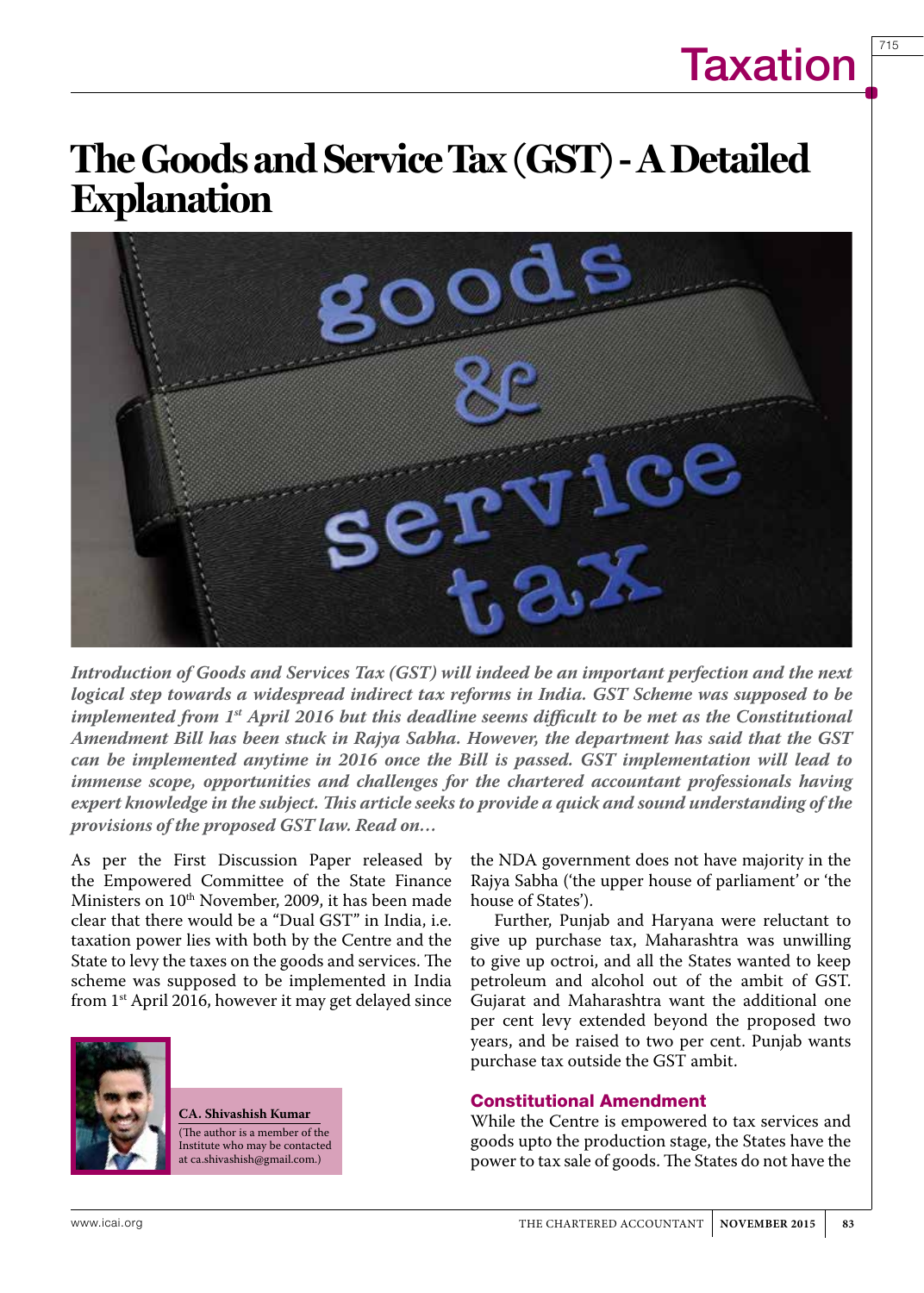powers to levy a tax on supply of services while the Centre does not have power to levy tax on the sale of goods. Thus, the Constitution does not vest express power either in the Central or State Government to levy a tax on the 'supply of goods and services'. Moreover, the Constitution also does not empower the States to impose tax on imports. Therefore, it is essential to have constitutional amendments for empowering the Centre to levy tax on sale of goods and States for levy of service tax and tax on imports.

#### What is GST?

**'G'** – Goods **'S'** – Services

**'T'** – Tax

"Goods and Service Tax (GST) is a comprehensive tax levy on manufacture, sale and consumption of goods and service at a national level under which no distinction is made between goods and services for levying of tax. It will mostly substitute all indirect taxes levied on goods and services by the Central and State governments in India.

GST is a tax on goods and services under which every person is liable to pay tax on his output and is entitled to get input tax credit (ITC) on the tax paid on its inputs (therefore a tax on value addition only) and ultimately the final consumer shall bear the tax".

### Objectives of GST

One of the main objective of GST would be to eliminate the doubly taxation i.e. cascading effects of taxes on production and distribution cost of goods and services. The exclusion of cascading effects i.e. tax on tax till the level of final consumers will significantly improve the competitiveness of original goods and services in the market which leads to beneficial impact on the GDP growth of the country. Integration of various taxes into a GST system would make it possible to give full credit for inputs taxes collected. GST, being a destination-based consumption tax, is based on VAT principle.

#### Constitution of Goods and Service Tax Network (GSTN)

Goods and Services Tax Network (GSTN) is a Section 25 (not-for-profit), non-government, private limited company. The company has been set up primarily to provide IT infrastructure and services to the Central and State governments, tax payers and other stakeholders for implementation of the goods and services tax (GST).

#### Worldwide GST

France was the first country to introduce GST in 1954. Worldwide, almost 150 countries have introduced GST in one or the other form till now. Most of the countries have a unified GST system. Brazil and Canada follow a dual system *vis-à-vis* India is going to introduce. In China, GST applies only to goods and the provision of repairs, replacement and processing services. GST rates of some countries are given below:-

| Country              | <b>Rate of GST</b> |
|----------------------|--------------------|
| Australia            | 10%                |
| France               | 19.6%              |
| Canada               | 5%                 |
| China                | 17%                |
| Germany              | 19%                |
| Japan                | 5%                 |
| Singapore            | 7%                 |
| New Zealand          | 15%                |
| <b>United States</b> | 11.725%            |
| United Kingdom       | 20%                |

### Rate of GST

There would be two-rate structure: a lower rate for necessary items and items of basic importance and a standard rate for goods in general. There will also be a special rate for precious metals and a list of exempted items. For goods in general, government is considering pegging the rate of GST from 20% to 23% that is well above the global average rate of 16.4% for similar taxes, however below the revenue neutral rate of 27%.

#### Model of GST

- The GST shall have two components: one levied by the Centre (referred to as Central GST or CGST), and the other levied by the States (referred to as State GST or SGST). Rates for Central GST and State GST would be approved appropriately, reflecting revenue considerations and acceptability.
- The CGST and the SGST would be applicable to all transactions of goods and services made for

Cross utilisation of ITC, both in the case of inputs and capital goods, between the CGST and the SGST would not be permitted except in the case of inter-State supply of goods and services (i.e. IGST).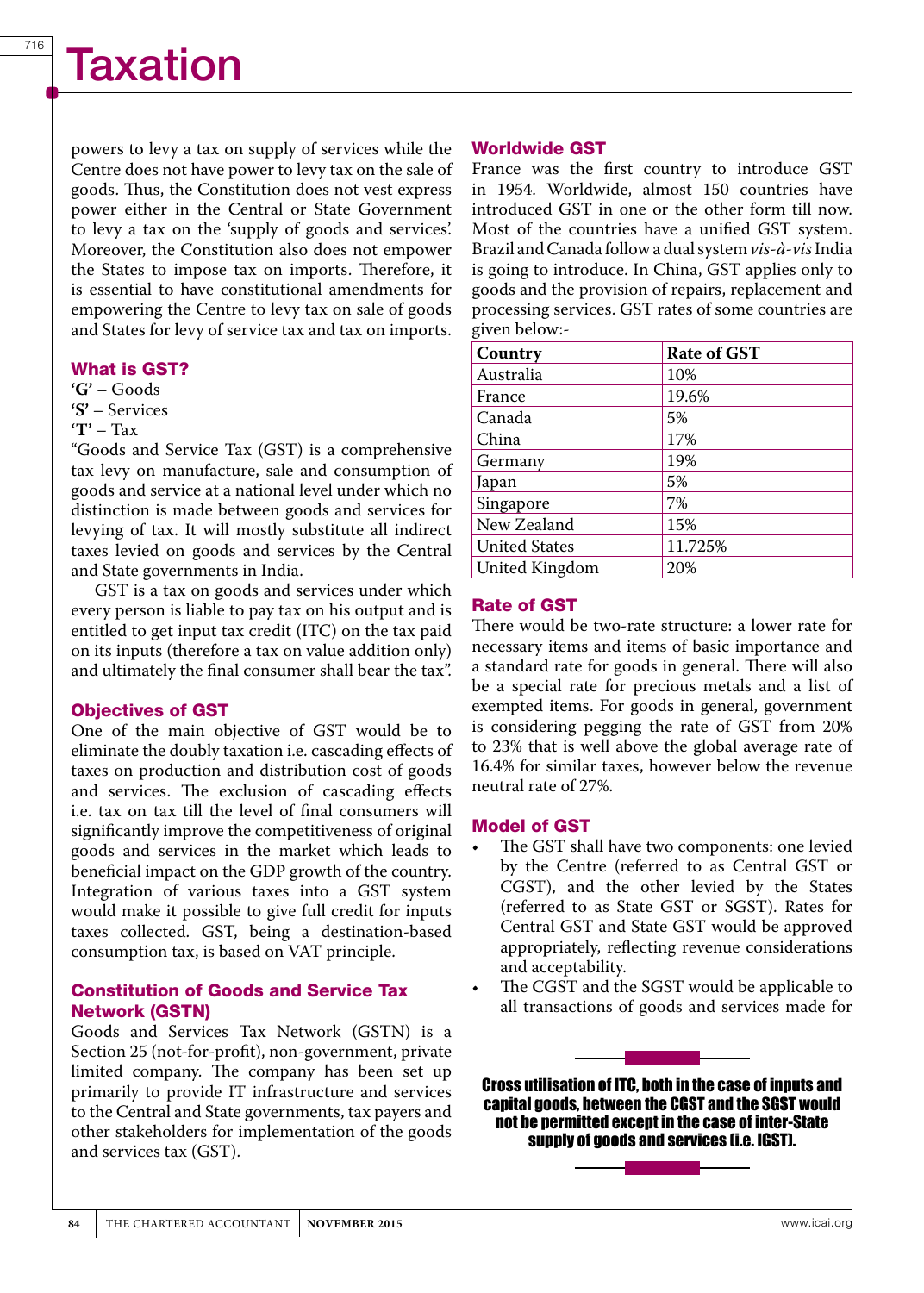717

a consideration except the exempted goods and services.

Cross utilisation of ITC, both in the case of inputs and capital goods, between the CGST and the SGST would not be permitted except in the case of inter-State supply of goods and services (i.e. IGST).

### IGST Model (Inter-State Transactions of Goods and Services) and Input Tax Credit (ITC)

- • Existing CST (Central state tax i.e. tax on inter-State movement of goods) shall be discontinued.
- • Center would levy IGST (cumulative rate for CGST and SGST) on all inter-State transactions

| <b>Example: 1 (Comprehensive Comparison)</b>                       |                           |                 |  |
|--------------------------------------------------------------------|---------------------------|-----------------|--|
| Comparison Between Multiple Indirect Tax Laws and Proposed One Law |                           |                 |  |
| <b>Particulars</b>                                                 | <b>Without GST</b>        | <b>With GST</b> |  |
|                                                                    | $(\overline{\mathbf{x}})$ |                 |  |
| <b>Manufacture to Wholesaler</b>                                   |                           |                 |  |
| <b>Cost of Production</b>                                          | 5,000.00                  | 5,000.00        |  |
| Add: Profit Margin                                                 | 2,000.00                  | 2,000.00        |  |
| <b>Manufacturer Price</b>                                          | 7,000.00                  | 7,000.00        |  |
| Add: Excise Duty @ 12%                                             | 840.00                    |                 |  |
| Total Value (a)                                                    | 7,840.00                  | 7,000.00        |  |
| Add: VAT @ 12.5%                                                   | 980.00                    |                 |  |
| Add: CGST @ 12%                                                    |                           | 840.00          |  |
| Add: SGST @ 12%                                                    |                           | 840.00          |  |
| <b>Invoice Value</b>                                               | 8,820.00                  | 8,680.00        |  |
|                                                                    |                           |                 |  |
| <b>Wholesaler to Retailer</b>                                      |                           |                 |  |
| COG to Wholesaler (a)                                              | 7,840.00                  | 7,000.00        |  |
| Add: Profit Margin@10%                                             | 784.00                    | 700.00          |  |
| Total Value (b)                                                    | 8,624.00                  | 7,700.00        |  |
| Add: VAT @ 12.5%                                                   | 1,078.00                  |                 |  |
| Add: CGST @ 12%                                                    |                           | 924.00          |  |
| Add: SGST @ 12%                                                    |                           | 924.00          |  |
| <b>Invoice Value</b>                                               | 9,702.00                  | 9,548.00        |  |
|                                                                    |                           |                 |  |
| <b>Retailer to Consumer:</b>                                       |                           |                 |  |
| COG to Retailer (b)                                                | 8,624.00                  | 7,700.00        |  |
| Add: Profit Margin                                                 | 862.40                    | 770.00          |  |
| Total Value (c)                                                    | 9,486.40                  | 8,470.00        |  |
| Add: VAT @ 12.5%                                                   | 1,185.80                  |                 |  |
| Add: CGST @ 12%                                                    |                           | 1,016.40        |  |
| Add: SGST @ 12%                                                    | $\overline{a}$            | 1,016.40        |  |
| <b>Total Price to the Final consumer</b>                           | 10,672.20                 | 10,502.80       |  |
| <b>Cost saving to consumer</b>                                     |                           | 169.40          |  |
| % Cost Saving                                                      |                           | 1.59            |  |
|                                                                    |                           |                 |  |

#### **Notes:**

- Input tax credit available to wholesaler is  $\overline{5980}$  and  $\overline{51,680}$  in case of without GST and with GST respectively.
- Likewise, input tax credit available to retailer is  $\bar{\bar{\tau}}$ 1,078 and  $\bar{\bar{\tau}}$ 1,848 in case of without GST and with GST, respectively.
- In case VAT rate is also considered to be  $12\%$ , the saving to consumer would be 1.15%.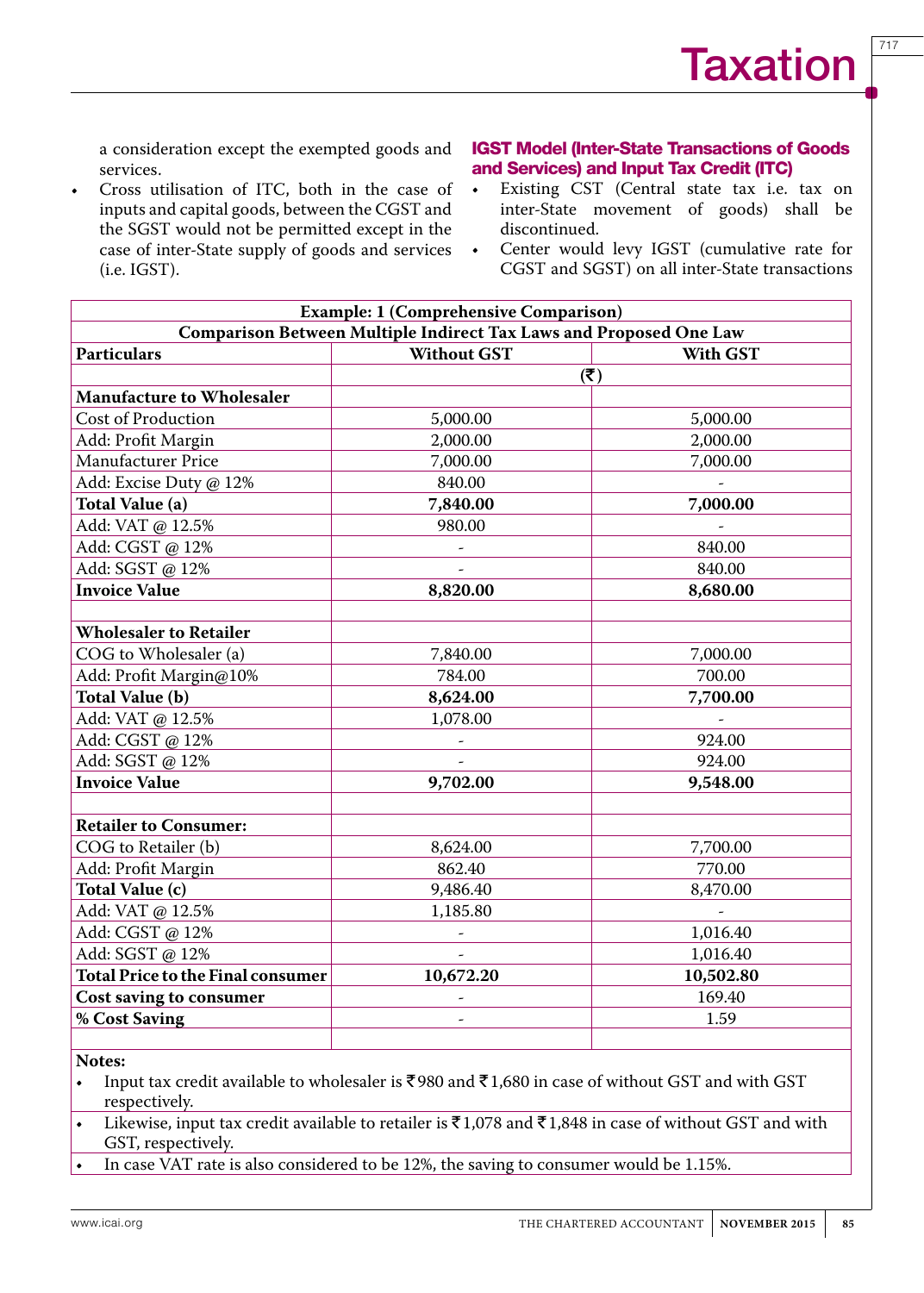# **Taxation**

of taxable goods and services with appropriate provision for consignment or stock transfer of goods and services.

- The ITC of SGST, CGST shall be allowed as applicable.
- Since ITC of SGST shall be allowed, the exporting State will transfer to the Centre the credit of SGST used in payment of IGST. The importing dealer will claim credit of IGST while discharging his SGST liability (while selling the goods in state itself). Thereafter, the Centre will transfer to the importing State the credit of IGST used in payment of SGST (Refer example 2 and 3).
- The relevant information shall be submitted to the Central Agency which will act as a clearing house mechanism, verify the claims and inform the respective State governments or Central government to transfer the funds.
- **Advantages of IGST:** 
	- No refund claim in exporting State, as ITC is used up while paying the tax.
	- o Maintenance of uninterrupted ITC chain on inter-State transactions.
	- o No upfront payment of tax or substantial blockage of funds for the inter-State seller or buyer.

# Example –2 (Input Tax Credit)

Shiva, a registered dealer had input tax credit for CGST and SGST ₹750/- and ₹1,050/-, respectively in respect of purchase of inputs and capital goods. He manufactured 1,800 litres of finished products. 200 litres was normal loss in the process. The final product was sold at uniform price of  $\bar{x}$ 10 per litre as follows:-

Goods sold within State – 800 litres

Finished product sold in inter-State sale – 650 litres Goods sent on stock transfer to consignment agents outside the State – 350 litres

Further, CGST and SGST rate on the finished product of dealer is 5% and 7%, respectively. Further

Both CGST and SGST will be levied on import of goods and services into India. The incidence of tax will follow the destination principle i.e. SGST goes to the State where it is consumed. Complete set-off will be available on the GST paid on import on goods and services.

IGST rate is 12%. Calculate tax liability of SGST and CGST to be paid after tax credit.

#### **Solution:**  *Output Tax Calculation*

| <b>Particulars</b>            | <b>Sales</b><br>Within<br>State | Stock<br>Transfer<br>Outside<br><b>State</b> | Inter<br><b>State</b><br><b>Sales</b> | <b>Total</b> |
|-------------------------------|---------------------------------|----------------------------------------------|---------------------------------------|--------------|
| Qty. Sold                     | 800                             | 350                                          | 650                                   |              |
| Price per<br>unit             | 10                              | 10                                           | 10                                    |              |
| <b>Value of</b><br>Goods Sold | 8,000                           | 3,500                                        | 6,500                                 | 18,000       |
| Tax<br><b>Amount:</b>         |                                 |                                              |                                       |              |
| Tax<br>Amount-<br>CGST(5%)    | 400                             |                                              |                                       | 400          |
| Tax<br>Amount-<br>SGST (7%)   | 560                             |                                              |                                       | 560          |
| Tax<br>Amount-<br>IGST (12%)  |                                 | 420                                          | 780                                   | 1,200        |

### *Calculation of Tax Payable*

| <b>Particulars</b> | <b>CGST</b> | <b>SGST</b> | <b>IGST</b> | <b>Total</b> |
|--------------------|-------------|-------------|-------------|--------------|
| Tax Payable        | 400         | 560         | 1200        |              |
| Amount             |             |             |             |              |
| Less: Input        |             |             |             |              |
| Tax Credit         |             |             |             |              |
| <b>CGST</b>        | 400         |             | 350         | 750          |
| <b>SGST</b>        |             | 560         | 490         | 1050         |
| <b>Balance</b>     |             |             | 360         | 360          |
| Payable            |             |             |             |              |
| $\lambda$ Laton    |             |             |             |              |

*Notes:* 

There would be no treatment for normal loss.

Input tax credit of CGST and SGST of  $\overline{5750}$ and  $\bar{\tau}$ 1,050 are paid on inputs. This input tax credit should first be utilised for payment of CGST and SGST, respectively, and balance is to be used for payment of IGST. Thus, balance available for payment of IGST is  $\overline{\xi}350$  of CGST and  $\overline{5}490$  of SGST and he is liable to pay balance amount of IGST of  $\overline{\xi}360$  by cash  $(1200-350-490 = 360)$ . Since the credit of SGST of  $\text{\texttt{F490}}$  has been utilised for payment of IGST, the State government will get debit of  $\bar{\mathfrak{g}}$  490 from the Central government.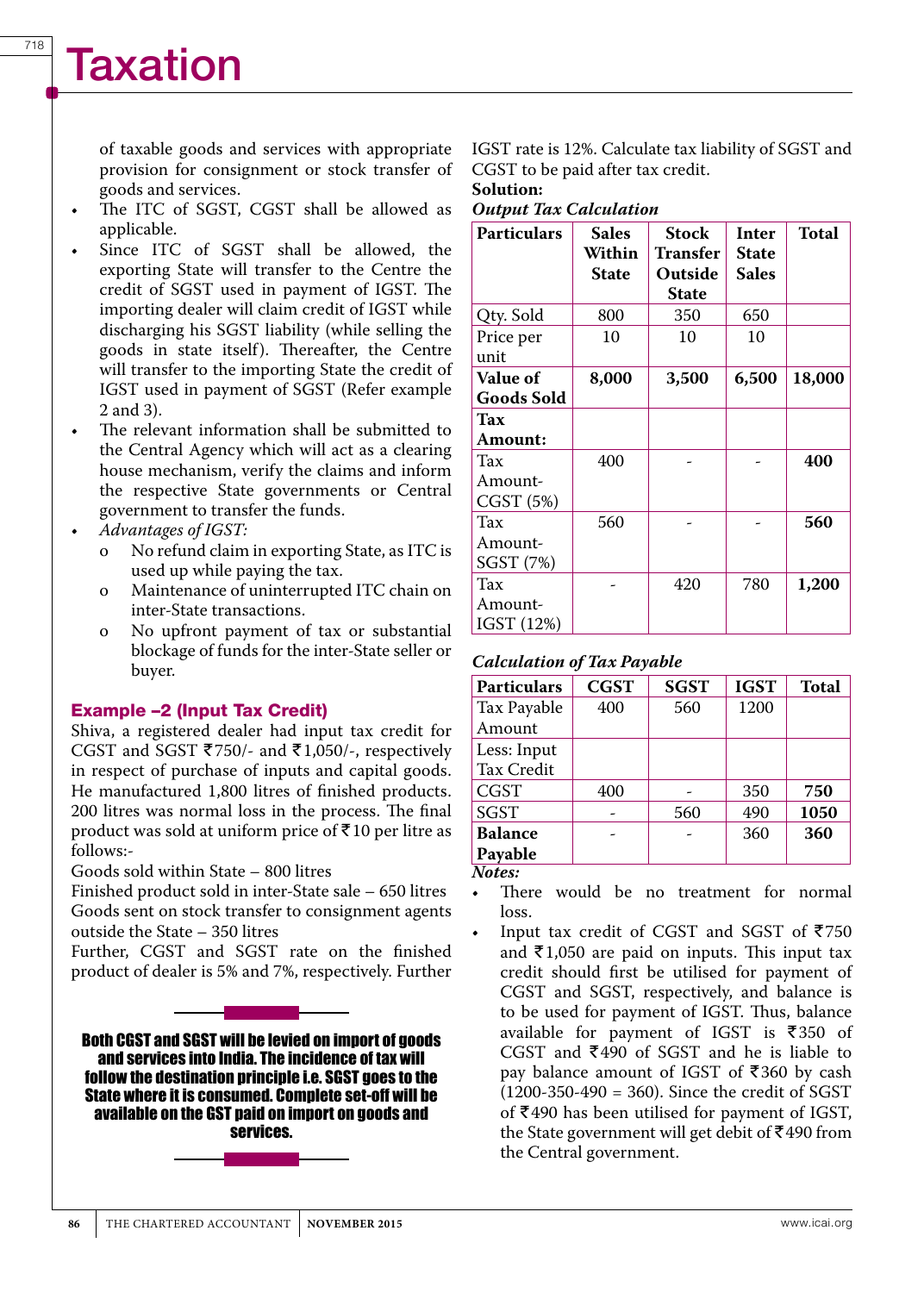# Example –3 (Input Tax Credit)

Now, continuing with the above Example 2, suppose the dealer purchases goods interstate and have input tax credit of IGST available is  $\bar{\mathfrak{r}}$ 2,000/-. Compute the tax payable.

# **Solution:**

# *Calculation of Tax Payable*

| <b>Particulars</b>     | <b>CGST</b> | <b>SGST</b> | <b>IGST</b> |       |
|------------------------|-------------|-------------|-------------|-------|
| Tax Payable            | 400         | 560         | 1,200       |       |
| Amount                 |             |             |             |       |
| Less: Input Tax        |             |             |             |       |
| Credit                 |             |             |             |       |
| <b>CGST</b>            |             |             |             |       |
| <b>SGST</b>            |             |             |             |       |
| <b>IGST</b>            | 400         | 400         | 1,200       | 2,000 |
| <b>Balance Payable</b> |             | 160.00      |             | 160   |

*Note:* Input tax credit of ₹2,000, IGST is available. This input tax credit should first be utilised for payment of IGST and balance is to be used first for payment of CGST and remaining for SGST. Likewise in this case, ₹400 and balance ₹400 are utilised for CGST and SGST, respectively. He is liable to pay balance amount of SGST of  $\overline{\xi}$ 160 by cash (2,000-1,200-400-560=160).

# Some Specific Points for Specific Products (Being High Revenue Generating Products)

- This tax does not apply to alcohol and petroleum products. They will be continued to be taxed as per the existing practices.
- Tax on tobacco products will be subject to GST. But government can levy the extra tax percent over and above GST rate.

# Other Key Points

- Manufacturing State (the State in India in which the goods are manufactured) will be allowed to levy an additional tax percent (say 1%) on supply of goods.
- PAN based identification number will be allowed to each taxpayer to have integration of GST with direct tax.
- The taxpayer would need to submit periodical returns, in common format as far as possible, to both the CGST authority and to the concerned SGST authorities.

# Exemption/Composition Scheme under GST

Small Taxpayer: The small taxpayers whose gross annual turnover is less than  $\bar{\tau}$ 1.5 crore will not be covered by GST law and not required to pay tax.

- Scope of composition and compounding scheme under GST to be provided for this purpose, an upper ceiling on gross annual turnover (say  $\overline{\xi}$ 50 lakh) and a floor tax rate (say 0.5%) with respect to gross annual turnover should be provided.
- Treatment for goods exempted under one State and taxable under the other to be provided.
- List of exempt items which shall be outside the purview of GST shall be provided.

# GST on Export and Import

- GST on export would be zero rated.
- Both CGST and SGST will be levied on import of goods and services into India. The incidence of tax will follow the destination principle i.e. SGST goes to the State where it is consumed. Complete set-off will be available on the GST paid on import on goods and services.

# Example-4 (Import)

Shri Shiva imported goods for  $\bar{\tau}10,000$ /- and incurred expenses to produce final saleable goods. BCD @ 10 % was chargeable on imported goods. These manufactured goods were sold within the state at  $\overline{\text{5}}$ 45,000 plus applicable GST. Rate of CGST and SGST is 5% and 7% , respectively. Compute cost, sale value and tax payable for the transaction.

**Solution:** *Calculation of Net Cost of Imported Goods*

| <b>Particulars</b>                | Amount<br>(₹) |
|-----------------------------------|---------------|
| Cost of Goods imported            | 10,000        |
| Add: Basic Customs Duty @ 10%     | 1,000         |
| Cost of imported goods (including | 11,000        |
| BCD)                              |               |
| Add: CGST on Import @ 5%          | 550           |
| Add: SGST on Import @ 7%          | 770           |
| Cost of imported goods (including | 12,320        |
| <b>BCD</b> and GST) (Note below)  |               |

# *Calculation of Sale Value After Import*

| <b>Particulars</b>       | Amount<br>(₹) |
|--------------------------|---------------|
| Sale Value (before tax)  | 45,000        |
| Add: CGST on Import @ 5% | 2,250         |
| Add: SGST on Import @ 7% | 3,150         |
| <b>Sales Value</b>       | 50,400        |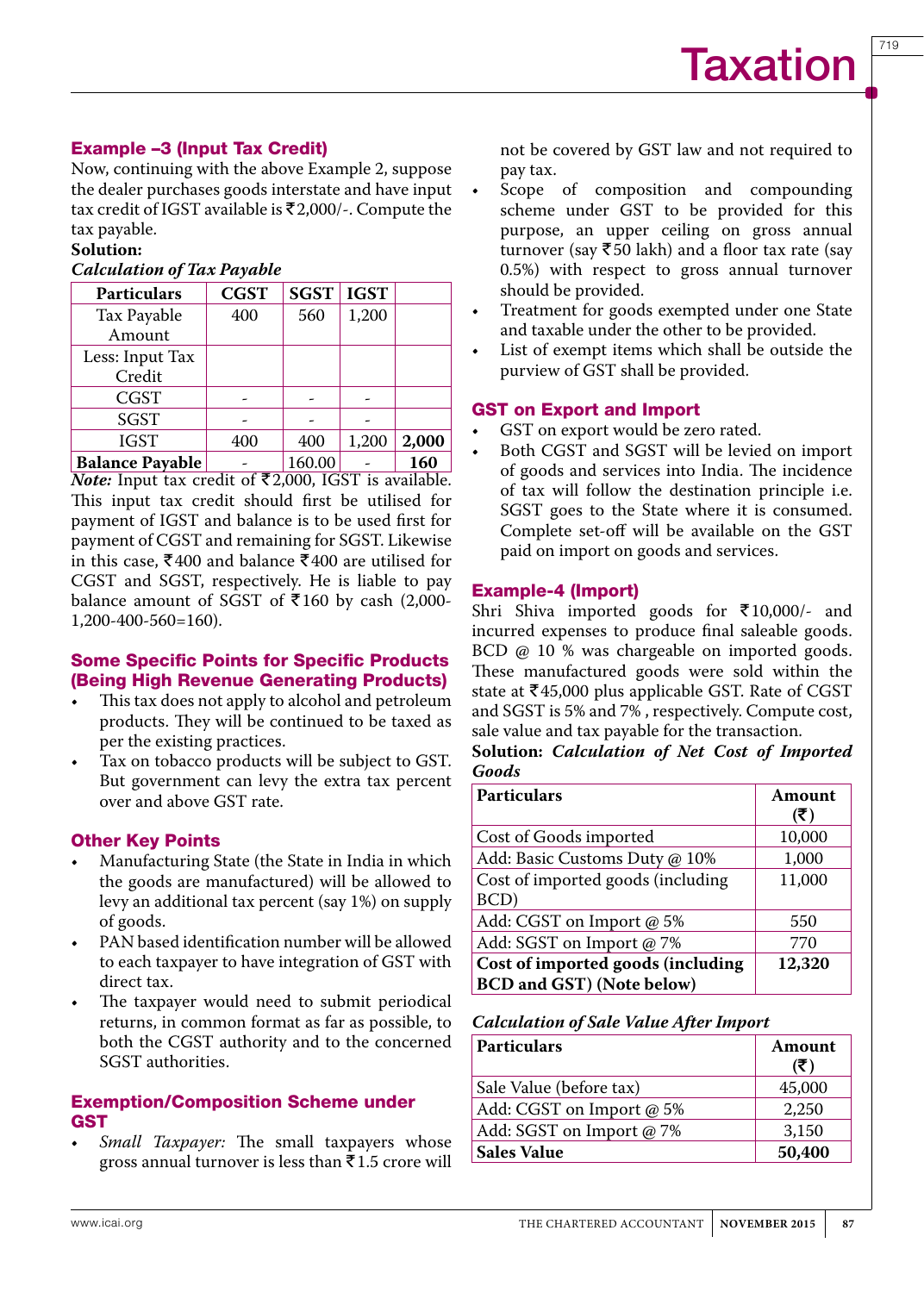# Taxation

#### *Tax Payable Calculation*

| Particulars            | CGST(₹) | SGST(ξ) |
|------------------------|---------|---------|
| Output tax             | 2,250   | 3,150   |
| Less: Input tax credit |         |         |
| <b>CGST</b>            | 550     |         |
| <b>SGST</b>            |         | 770     |
| Net tax payable        | 1,700   | 2,380   |

*Note:* Please note that GST shall be levied including Basic Customs Duty considering.

### Example-5 (Export)

Now continuing with the above Example 4, suppose the same good is exported after 1 year of use after adding margin and modification amounting R10,000/- and use factor of 1 year for refund calculation is 0.20. Therefore, the refund will be 0.80 of duty amount. Compute Export Value and Refund Value.

#### **Solution:** *Export Value Calculation*

| <b>Particulars</b>                            | Amount<br>(3) |
|-----------------------------------------------|---------------|
| Cost of Imported Goods(from above<br>example) | 50,400        |
| Add: Margin and Modification Amt.             | 10,000        |
| Sale Value                                    | 60,400        |
| Add: CGST on Export @ 5%                      |               |
| Add: SGST on Export @ 7%                      |               |
| <b>Export Value</b>                           | 60,400        |

# *Refund Calculation*

| <b>Particulars</b>            | Amount<br>(₹) |
|-------------------------------|---------------|
| Basic Customs Duty (BCD, from | 1,000.00      |
| above example)                |               |
| Refund Factor                 | 0.80          |
| Refund amount of BCD          | 800.00        |
| Add: CGST(from above example) | 550.00        |
| Add: SGST(from above example) | 770.00        |
| <b>Total Refund Amount</b>    | 2,120.00      |

The above example withstand two basic principles of taxation laws i.e. exports are zero rated and the incidence of tax will follow the destination principle (The taxes will remain with the state where the goods are used, however use factor can be prescribed by the law.)

## Indirect Taxes That Will Be Included Under **GST**

*State taxes which will be subsumed in SGST:*

VAT/Sales tax

- Entertainment tax (unless it is levied by local bodies)
- Luxury tax
- Taxes on lottery, betting and gambling.
- State cess and surcharges to the extent related to supply of goods and services.

# Entry tax not on in lieu of octroi.

# *Central taxes which will be subsumed in CGST:*

- Central excise duty
- Additional excise duty
- • The excise duty levied under The Medical and Toiletries Preparation Act
- Service tax
- Additional customs duty, commonly known as countervailing duty (CVD)
- Special additional duty of customs (SAD)
- **Education cess**
- **Surcharges**

#### Taxes That May or May Not Be Subsumed Due To No Consensus Between The Central And The State Governments and various other reasons

- Stamp duty
- Vehicle tax
- Electricity duty
- Other entry taxes and octroi
- Entertainment tax (levied by local bodies)
- Basic customs duty and safeguard duties on import of goods into India

### Other Benefits of GST

- • *Reduces transaction costs and unnecessary wastages:* A single registration and a single compliance will suffice for both SGST and CGST provided government produces effective IT infrastructure and integration of states level with the union.
- • *Eliminates the multiplicity of taxation:* The reduction in the number of taxation applicable in a chain of transaction will help to reduce the paper work and clean up the current mess that is brought by existing indirect taxation laws.
- **One point single tax:** There would be focus on business rather than worrying about their taxation that may crop at later stages. This will help the business community to decide their supply chain, pricing modalities and in the long run helps the consumers being goods competitive as price will no longer